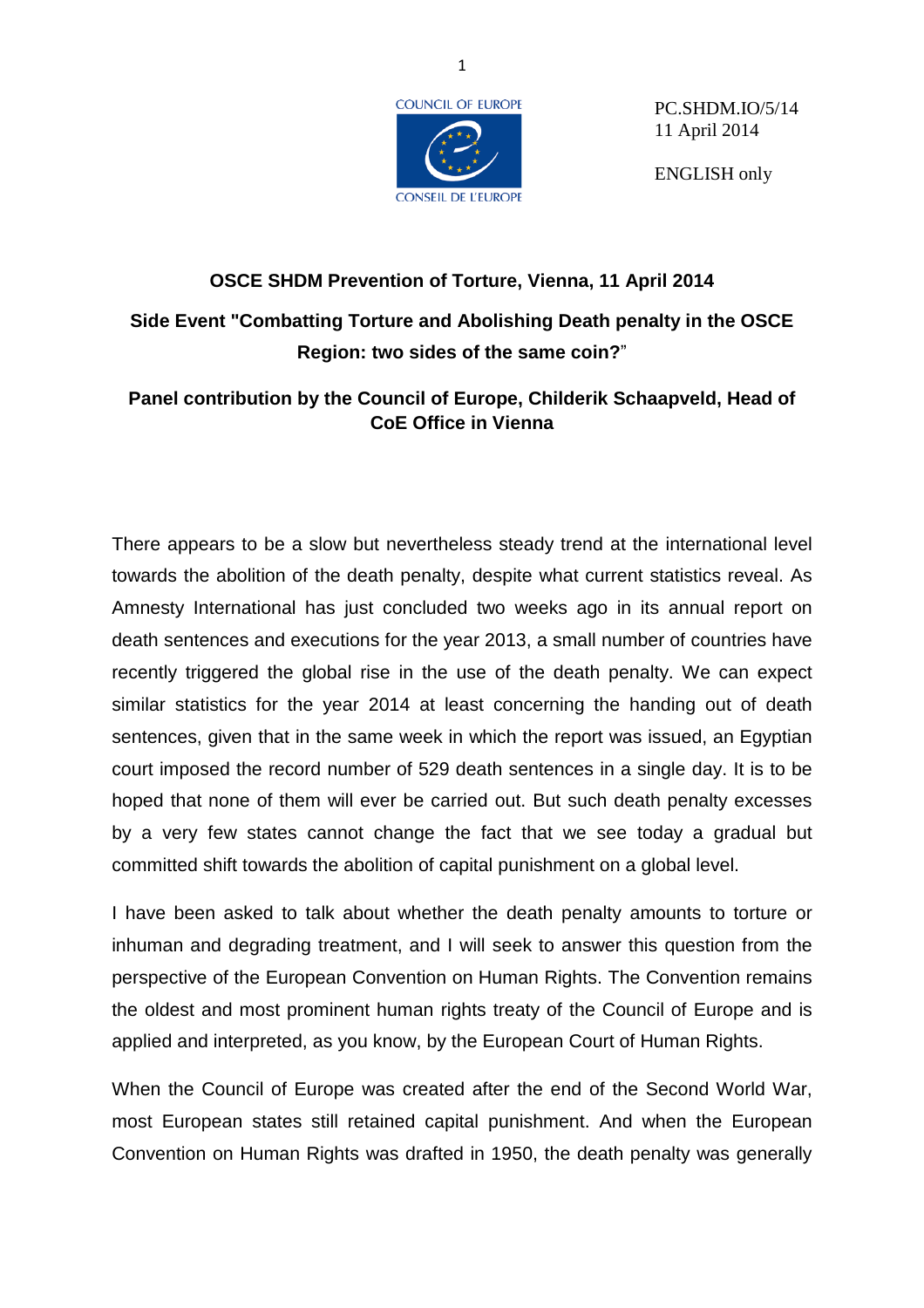considered as a legitimate exception to the right to life which is reflected in Article 2 of the Convention.

But for several decades now, the Council of Europe has been one of the main driving forces behind the abolition of the death penalty in Europe. It crafted two international treaties which form the backbone of the capital punishment abolition: whereas Protocol No. 6 to the European Convention on Human Rights prohibits the death penalty in times of peace, Protocol No. 13 does so in all circumstances. In the past 17 years no death sentence has been carried out on the territories of the 47 Council of Europe member states. This makes the Council of Europe area a death penaltyfree territory for more than 800 million citizens.

While we can therefore safely conclude that the death penalty is in violation of European human rights law, the question whether it violates Article 3 of the Convention – the prohibition of torture and inhuman and degrading treatment or punishment – is a bit more complex. While the answer today is "yes", it must be borne in mind that human rights law is not static, but subject to developments and changing conceptions. We can see this clearly with regard to the case-law of the European Court of Human Rights in death penalty-related cases.

The European Court of Human Rights held in 1989 in the famous case of *Soering v. the United Kingdom* that the extradition of a suspected murderer to the United States was against the Convention. It did however not come to that result because the applicant in that case was likely to have received the death penalty *as such* upon his extradition*.* The United Kingdom had not ratified Protocol No. 6, and the Court found that the Convention had to be read as a whole. The prohibition of torture therefore had to be construed in harmony with the right to life in Article 2.

The Court found that the extradition would lead to inhuman and degrading treatment because the applicant was likely to suffer from the death row phenomenon. This phenomenon, which describes the anxiety and psychological distress experienced by a person who has to wait for a long period for his or her execution, was considered by the Court as inhuman and degrading treatment contrary to Article 3 of the Convention. And if you would ask Iwao Hakamada, who was released from prison two weeks ago in Japan to be retried after he had already spent 48 years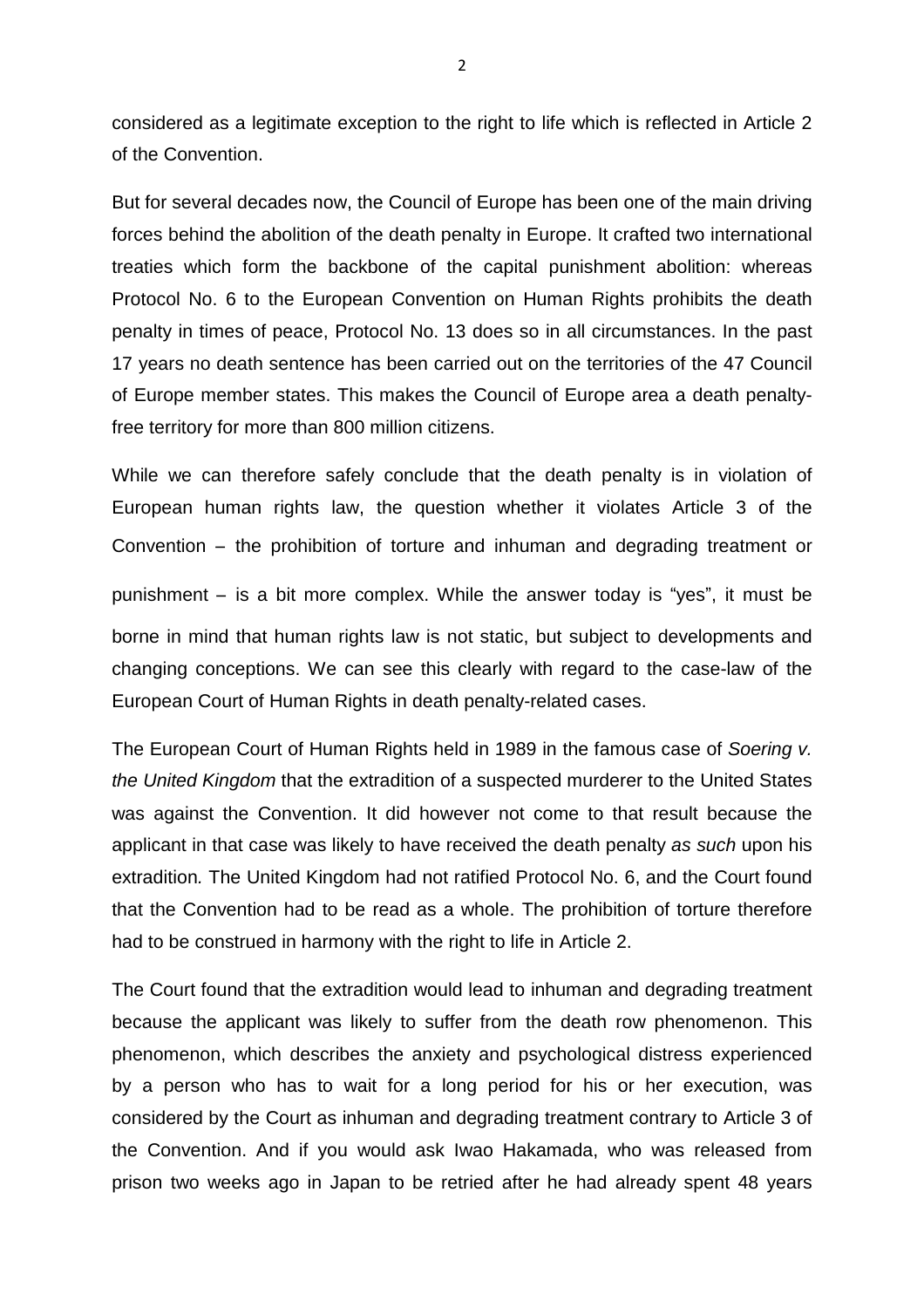waiting for his execution – the longest period anyone has ever spent on death row -<sup>[1](#page-2-0)</sup>, he would quite certainly agree with the Court's finding.

But we can also take from the *Soering* judgment that, 25 years ago, the European Court was not yet prepared to find that the death penalty *as such* was inhuman and degrading treatment. Without the likelihood of the applicant being put on death row, the extradition would probably not have been considered to be a violation of the Convention at the time.

The *Soering* judgment has become the leading case with regard to any extradition or expulsion situation in Europe in which applicants face a real risk of being subjected to treatment contrary to Articles 2 and 3, and it certainly had a great influence on the drafting of Article 19, paragraph 2 of the EU Charter of Fundamental Rights more than a decade later, which states that:

"*No one may be removed, expelled or extradited to a State where there is a serious risk that he or she would be subjected to the death penalty, torture or other inhuman or degrading treatment or punishment.*"

Subsequent to the *Soering* judgment, the Court found that a deportation to Iran with the possibility of the infliction of stoning for adultery would have violated Article  $3<sup>2</sup>$  $3<sup>2</sup>$  $3<sup>2</sup>$ Moreover, a number of extradition and expulsion cases concerned diplomatic assurances given by the receiving country that the death penalty would not be imposed, which the Court is only willing to accept after it is fully convinced that those assurances are credible. $3$ 

In 2005, the Court considered in the famous *Öcalan* judgment that the imposition of the death penalty after an unfair trial violated both the right to life and amounted to

<span id="page-2-0"></span><sup>1</sup> See Courrier International, *Libre après un demi-siècle dans le couloir de la mort*, <sup>27</sup> March 2014.

<span id="page-2-1"></span><sup>2</sup> *Jabari v. Turkey*, judgment of 11 October 2000.

<span id="page-2-2"></span><sup>3</sup> *Babar Ahmad and Others v. the United Kingdom*, admissibility decision of 28 July 2010; *Rrapo v. Albania*, judgment of 25 September 2012; *Harkins and Edwards v. the United Kingdom*, judgment of 17 January 2012.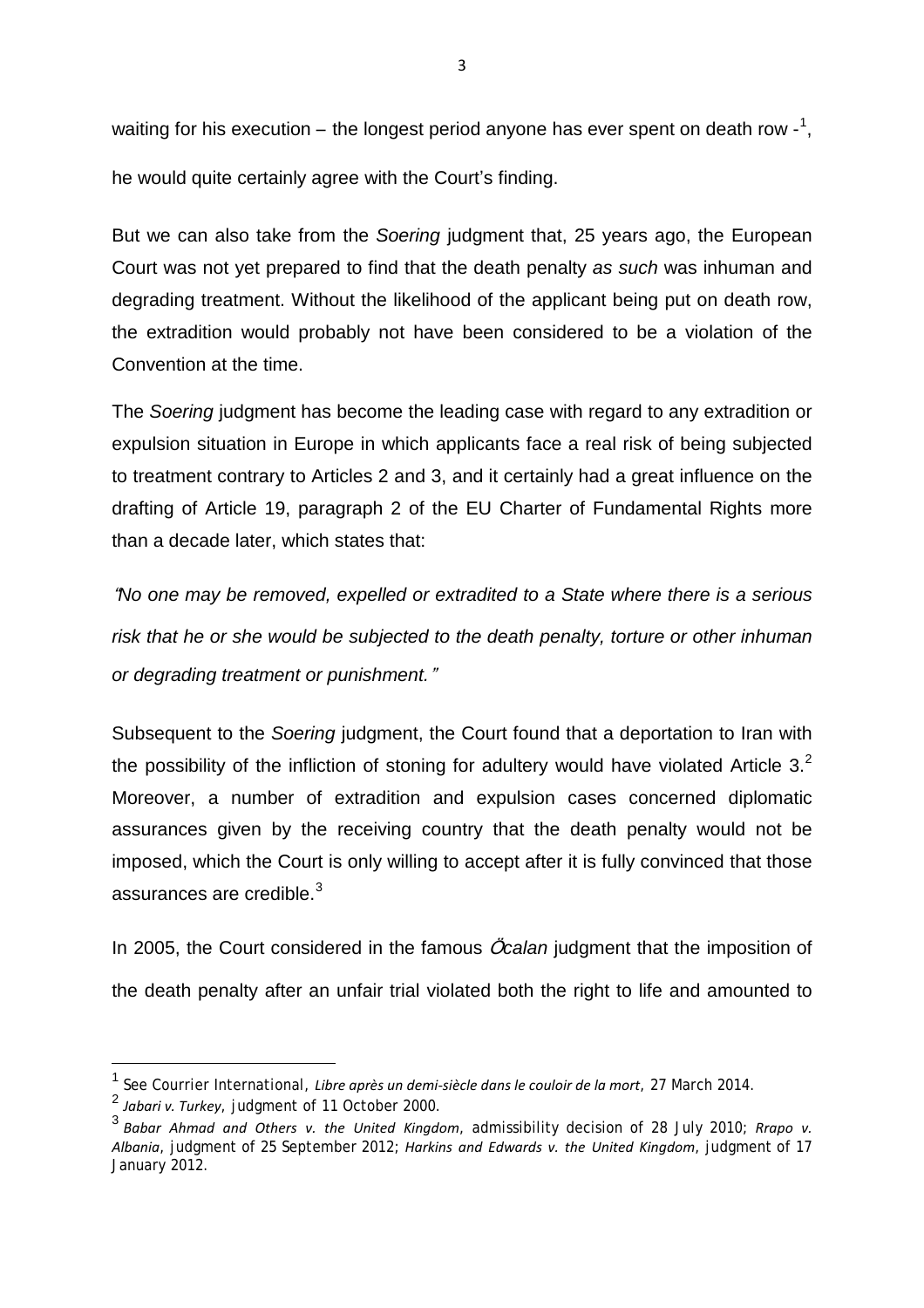inhuman and degrading treatment.<sup>[4](#page-3-0)</sup> However, it reached no firm conclusion then as to the question whether the imposition of the death penalty in general amounted to inhuman and degrading treatment.

A quarter of a century after the *Soering* judgment, we can now conclude that this is the case, if we look at the judgment of *Al-Sadoon and Mufdhi v. the United Kingdom* from the year  $2010$ .<sup>[5](#page-3-1)</sup> This case concerned the transfer of two Iraqi nationals by the British authorities into Iraqi custody which put them at a real risk of execution by hanging. The Court found that all but two Council of Europe member states had signed Protocol No. 13 and all but two states which had signed had also ratified it. The Court found that these numbers demonstrated that Article 2 had been amended so as to prohibit the death penalty in all circumstances. Even more important in our present context, the Court held that the wording of the explicit exception for the death penalty in Article 2 no longer continued to act as a bar to its interpreting the words "inhuman or degrading treatment or punishment" in Article 3 as including the death penalty.

We see therefore that the categorisation of the death penalty as inhuman and degrading treatment very heavily depends on the number of ratifications of the protocol to a human rights treaty which seeks to abolish the death penalty.

This is why it is difficult to transfer this finding by the European Court of Human Rights into a more global context. The Court was certainly not the only one to find that the death penalty amounted to inhuman and degrading treatment, given for example that the South African Constitutional Court already came to this conclusion in 1995, and several Eastern European constitutional courts did so. $<sup>6</sup>$  $<sup>6</sup>$  $<sup>6</sup>$  Both the Inter-</sup> American Court of Human Rights and the US Supreme Court have found that mandatory death sentences without the possibility for discretion and consideration of mitigating circumstances amount to inhuman treatment. Moreover, it is now agreed in international law that the executions of persons with mental disabilities, pregnant women or juveniles would constitute inhuman treatment. And there are important

<span id="page-3-0"></span><sup>4</sup> *<sup>Ӧ</sup>calan v. Turkey*, judgment of <sup>12</sup> May <sup>2005</sup> (Grand Chamber).

<span id="page-3-1"></span><sup>5</sup> *Al-Sadoon and Mufdhi v. the United Kingdom*, judgment of 2 March 2010.

<span id="page-3-2"></span><sup>6</sup> Constitutional Court of South Africa, *S v. Makwanyane and Another* (CCT 3/94), p. 95. The courts in Eastern Europe were those of Albania, Hungary, Lithuania and Ukraine (see *Ӧcalan v. Turkey*, para. 159).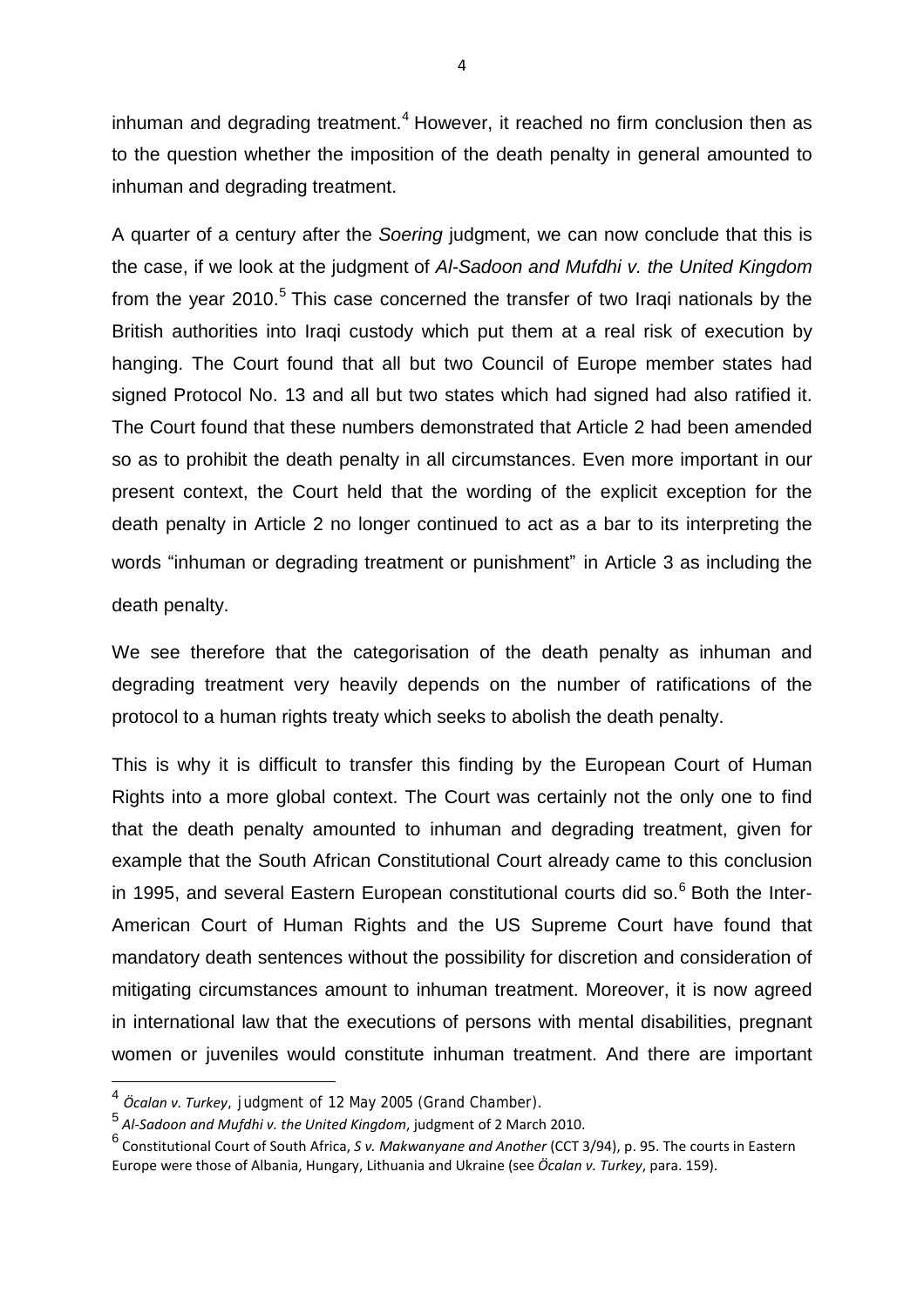voices at the global level, such as the United Nations Special Rapporteur on Torture who noted in 2012 an evolving standard to generally consider the death penalty as inhuman treatment<sup>[7](#page-4-0)</sup>, and an increasingly changing perception of whether the death penalty is lawful in light of the United Nations Convention against Torture.<sup>[8](#page-4-1)</sup>

But if the United Nations Human Rights Committee is not yet in a similar position to come to a result as the Court did in the *Al-Sadoon* judgment, it is because the International Covenant on Civil and Political Rights provides for a similar exception from the right to life for the death penalty, but its Second Optional Protocol which provides for the abolition of the death penalty has only been ratified by 78 states (out of 167 having ratified the Covenant). One possible answer to the question "How can

we achieve this result also at the global level?" is to encourage and convince as many states as possible to ratify the Second Optional Protocol. As this year marks the  $25<sup>th</sup>$  anniversary of the adoption of that Protocol, now is a good time to do this. Our Committee of Ministers has done so in the past when debating the situation of the death penalty in Europe on a biannual basis. Moreover, raising support for the upcoming General Assembly resolution on a moratorium of the death penalty may help to form a new norm of customary international law to prohibit capital punishment in all circumstances.

A good starting point is to convince those states which are part of our organisations and still retain the death penalty. In the OSCE, three States - Kazakhstan, Russia and Tajikistan - retain the death penalty in law but have in place moratoriums on executions. Two States - Belarus and the United States - continue to impose the death penalty. The Council of Europe has repeatedly called on the United States (as well as Japan) as observer states to put an end to this inhuman practice. The Parliamentary Assembly of the Council of Europe adopted in 2011 a report and a Resolution on "The death penalty in Council of Europe member and observer States" where it made important recommendations to the Japanese and American

<span id="page-4-0"></span><sup>7</sup> J.E. Mendez, Special Rapporteur on Torture (since 2010), "Death penalty increasingly viewed as torture, UN rapporteur finds", http://www.ohchr.org/en/NewsEvents/Pages/DisplayNews.aspx?NewsID=12685&LangID=E <sup>8</sup> See M. Nowak, Special Rapporteur on Torture, "The Death Penalty in the Light of the Prohibition of Cruel,

<span id="page-4-1"></span>Inhuman and Degrading Punishment", 14 January 2009 (A/HRC/10/44).